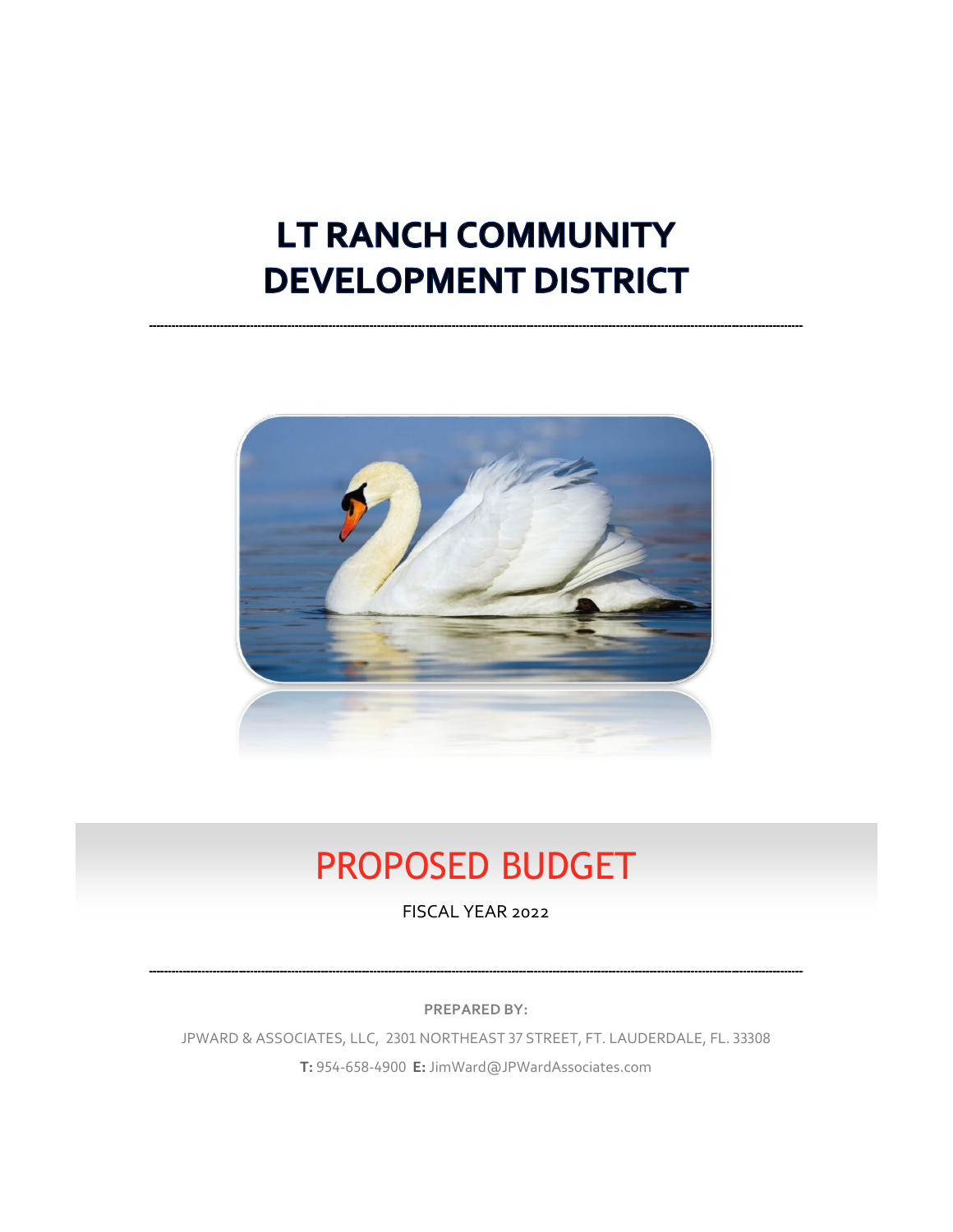### **General Fund - Budget Fiscal Year 2022**

|                                                            |                    |                          | Anticipated |                              |     |                          |                    |             |  |  |
|------------------------------------------------------------|--------------------|--------------------------|-------------|------------------------------|-----|--------------------------|--------------------|-------------|--|--|
|                                                            | <b>Fiscal Year</b> |                          |             | <b>Actual at</b>             |     | <b>Year End</b>          | <b>Fiscal Year</b> |             |  |  |
| <b>Description</b>                                         |                    | 2021 Budget              |             | 01/31/2021                   |     | 09/30/2021               |                    | 2022 Budget |  |  |
| <b>Revenues and Other Sources</b>                          |                    |                          |             |                              |     |                          |                    |             |  |  |
| Carryforward                                               | \$                 |                          | \$          |                              | \$  |                          | \$                 |             |  |  |
| <b>Interest Income - General Account</b>                   | \$                 |                          | \$          |                              | \$  | $\sim$                   | \$                 |             |  |  |
| <b>Assessment Revenue</b>                                  |                    |                          |             |                              |     |                          |                    |             |  |  |
| Assessments - On-Roll                                      | \$                 | 465,680                  | \$          | 11,604                       | \$  | 465,680                  | \$                 | 610,590     |  |  |
| Assessments - Off-Roll                                     | \$                 |                          | \$          | 30,000                       | \$  | $(30,000)$ \$            |                    |             |  |  |
| <b>Contributions - Private Sources</b>                     |                    |                          |             |                              |     |                          |                    |             |  |  |
| <b>Taylor Morrison</b>                                     | \$                 |                          | \$          |                              | \$  |                          | \$                 |             |  |  |
| <b>Total Revenue &amp; Other Sources</b>                   | Ś                  | 465,681                  | \$          | 41,604                       |     | \$435,680                | \$                 | 610,590     |  |  |
|                                                            |                    |                          |             |                              |     |                          |                    |             |  |  |
| <b>Appropriations</b>                                      |                    |                          |             |                              |     |                          |                    |             |  |  |
| Legislative                                                |                    |                          |             |                              |     |                          |                    |             |  |  |
| Board of Supervisor's Fees                                 | \$                 |                          | \$          |                              | \$  |                          | \$                 |             |  |  |
| Board of Supervisor's - FICA                               | \$                 |                          | \$          |                              | \$  |                          | \$                 |             |  |  |
| <b>Executive</b>                                           |                    |                          |             |                              |     |                          |                    |             |  |  |
| Professional - Management                                  | \$                 | 40,000                   | \$          | 13,333                       | \$  | 40,000                   | \$                 | 40,000      |  |  |
| <b>Financial and Administrative</b>                        |                    |                          |             |                              |     |                          |                    |             |  |  |
| <b>Audit Services</b>                                      | \$                 | 4,500                    | \$          | $\blacksquare$               | \$  | 4,100                    | \$                 | 4,200       |  |  |
| <b>Accounting Services</b>                                 | \$                 | 16,000                   | \$          | 5,333                        | \$  | 16,000                   | \$.                | 16,000      |  |  |
| Assessment Roll Preparation                                | \$                 | 8,000                    | \$          | 5,333                        | \$  | 16,000                   | \$                 | 16,000      |  |  |
|                                                            | \$                 | 500                      | \$          | L,                           | \$  | 500                      | \$                 | 500         |  |  |
| Arbitrage Rebate Fees<br><b>Other Contractual Services</b> |                    |                          |             |                              |     |                          |                    |             |  |  |
|                                                            |                    |                          |             |                              |     |                          |                    |             |  |  |
| Recording and Transcription                                | \$                 | $\overline{\phantom{a}}$ | \$          |                              | \$  | $\blacksquare$           | \$                 |             |  |  |
| <b>Legal Advertising</b>                                   | \$                 | 2,000                    | \$          | 1,020                        | \$  | 2,500                    | \$                 | 2,000       |  |  |
| <b>Trustee Services</b>                                    | \$                 | 6,695                    | \$          | $\qquad \qquad \blacksquare$ | \$  | 7,025                    | \$                 | 6,695       |  |  |
| <b>Dissemination Agent Services</b>                        | \$                 | 5,000                    | \$          | $\overline{\phantom{a}}$     | \$  | 5,000                    | \$                 | 5,000       |  |  |
| <b>Property Appraiser Fees</b>                             | \$                 | $\overline{\phantom{a}}$ | \$          |                              | \$  | $\overline{a}$           | \$                 |             |  |  |
| <b>Bank Service Fees</b>                                   | \$                 | 250                      | \$          | 94                           | \$  | 350                      | \$                 | 250         |  |  |
| <b>Travel and Per Diem</b>                                 | \$                 | $\blacksquare$           |             |                              |     |                          | \$                 |             |  |  |
| <b>Communications and Freight Services</b>                 |                    |                          |             |                              |     |                          |                    |             |  |  |
| Telephone                                                  | \$                 |                          | \$          |                              | \$  |                          | \$                 |             |  |  |
| Postage, Freight & Messenger                               | \$                 | 750                      | \$          | 80                           | \$  | 200                      | \$                 | 750         |  |  |
| <b>Rentals and Leases</b>                                  |                    |                          |             |                              |     |                          |                    |             |  |  |
| Miscellaneous Equipment                                    | \$                 |                          | \$          |                              | \$  | -                        | \$                 |             |  |  |
| Computer Services (Web Site)                               | \$                 | 2,000                    | \$          | 100                          | \$  | 2,000                    | \$                 | 2,000       |  |  |
| Insurance                                                  | \$                 | 6,000                    | \$          | 5,251                        | \$  | 5,251                    | - \$               | 6,000       |  |  |
| <b>Subscriptions and Memberships</b>                       | \$                 | 175                      | \$          | 175                          | \$  | 175                      | \$                 | 175         |  |  |
| <b>Printing and Binding</b>                                | \$                 | 1,500                    | \$          | 343                          | \$  | 600                      | \$.                | 1,500       |  |  |
| <b>Office Supplies</b>                                     | \$                 |                          | \$          | ÷                            | \$  | $\overline{\phantom{0}}$ | \$                 |             |  |  |
| <b>Legal Services</b>                                      |                    |                          |             |                              |     |                          |                    |             |  |  |
| <b>General Counsel</b>                                     | \$                 | 15,000                   | \$          | 1,121                        | -\$ | 5,500                    | \$                 | 15,000      |  |  |
| Series 2018 bonds                                          | \$                 |                          | \$          |                              | \$  |                          |                    |             |  |  |
| <b>Other General Government Services</b>                   |                    |                          |             |                              |     |                          |                    |             |  |  |
| Engineering/Field Services                                 | \$                 | 35,000                   | \$          | 5,392                        | \$  | 20,000                   | \$.                | 35,000      |  |  |
| Contingencies                                              |                    |                          | \$          |                              | \$  |                          |                    |             |  |  |
| Capital Outlay                                             | \$                 |                          | \$          |                              | \$  |                          | \$                 |             |  |  |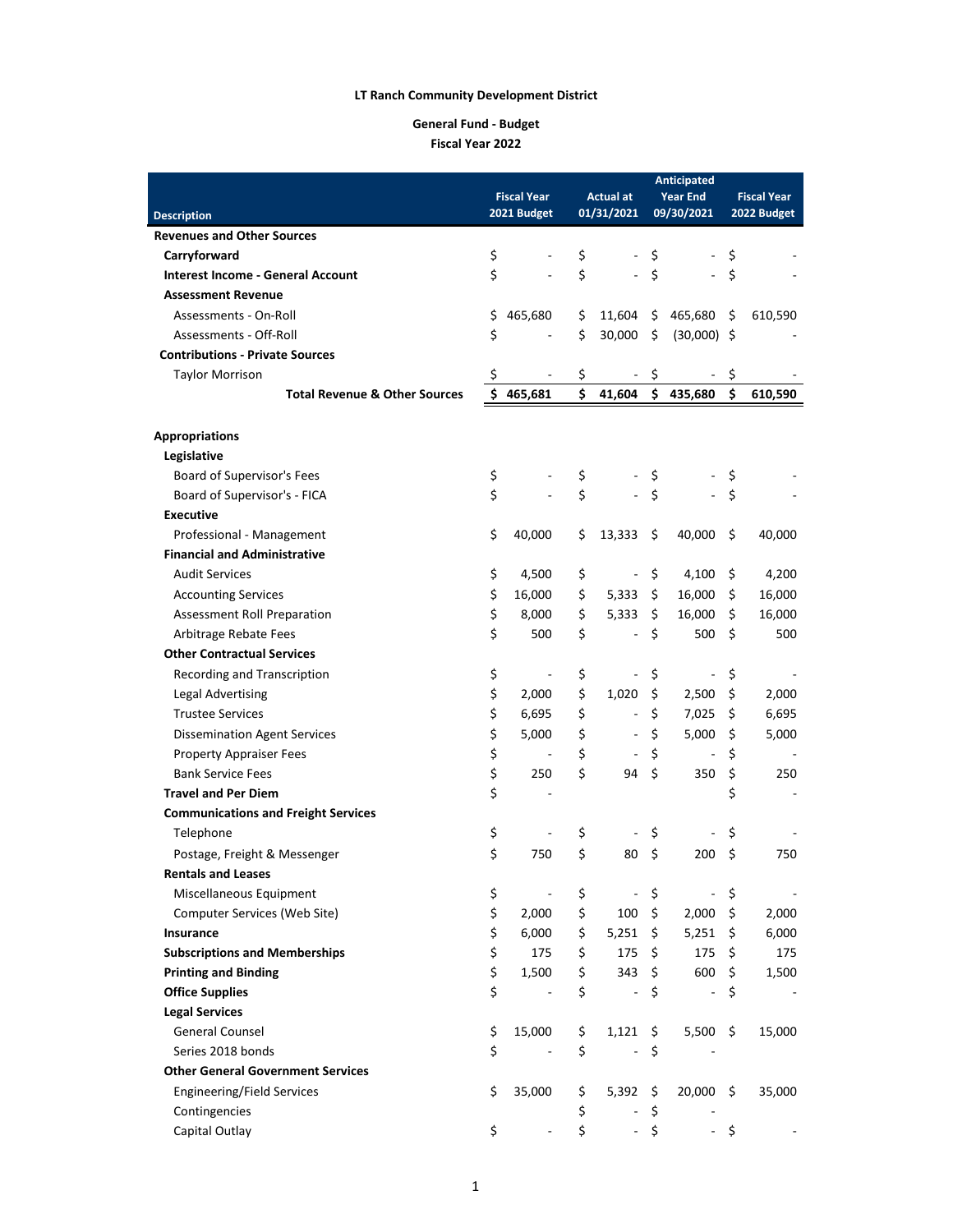### **General Fund - Budget Fiscal Year 2022**

|                                                     |                    | Anticipated |                              |    |                          |    |                    |  |
|-----------------------------------------------------|--------------------|-------------|------------------------------|----|--------------------------|----|--------------------|--|
|                                                     | <b>Fiscal Year</b> |             | <b>Actual at</b>             |    | <b>Year End</b>          |    | <b>Fiscal Year</b> |  |
| <b>Description</b>                                  | 2021 Budget        |             | 01/31/2021                   |    | 09/30/2021               |    | 2022 Budget        |  |
| <b>FIELD OPERATIONS</b>                             |                    |             |                              |    |                          |    |                    |  |
| <b>Grounds Contract</b>                             | \$<br>161,352      | \$          | ÷,                           | \$ | 220,000                  | \$ | 230,000            |  |
| Grounds - Sod/Seed/Plant/Shrub                      | \$<br>5,000        | \$          | ÷,                           | \$ | 15,000                   | \$ | 10,000             |  |
| Grounds - Mulch                                     | \$<br>5,000        | \$          | $\overline{\phantom{a}}$     | \$ | 5,000                    | \$ | 30,000             |  |
| Supplies/Tools                                      | \$<br>2,500        | \$          | $\frac{1}{2}$                | \$ | 2,500                    | \$ |                    |  |
| <b>Wetland Preservation Maintenance</b>             | \$<br>39,000       | \$          | $\frac{1}{2}$                | \$ | 39,000                   | \$ | 58,000             |  |
| Lake Maintenance                                    | \$<br>20,000       | \$          | $\frac{1}{2}$                | \$ | 20,000                   | Ŝ  | 32,000             |  |
| Path Mowing                                         | \$<br>12,000       | \$          | $\qquad \qquad \blacksquare$ | \$ | 12,000                   | \$ | 6,000              |  |
| Path Shell                                          | \$<br>2,000        | \$          | $\qquad \qquad \blacksquare$ | \$ | 2,000                    | \$ | 1,000              |  |
| <b>Grounds - Community Park Mow</b>                 | \$<br>24,000       | \$          | $\qquad \qquad \blacksquare$ | \$ | 24,000                   | \$ | 24,000             |  |
| Irritaion Maint and Repair                          | \$<br>1,000        | \$          | $\qquad \qquad \blacksquare$ | \$ | 1,000                    | \$ | 2,500              |  |
| Snack Shack/Maint Bldg                              | \$<br>1,000        | \$          | $\qquad \qquad \blacksquare$ | \$ | 1,000                    | \$ | 1,000              |  |
| Playground/Dog Park/Shelter Maint                   | \$<br>1,000        | \$          | $\qquad \qquad \blacksquare$ | \$ | 1,000                    | \$ | 1,000              |  |
| <b>Outdoor Sport Courts Maint</b>                   | \$<br>1,000        | \$          | $\overline{\phantom{a}}$     | \$ | 1,000                    | \$ | 1,000              |  |
| Electric (Irrigation, Snack/Maint. Bldg             | \$<br>3,000        | \$          | $\qquad \qquad \blacksquare$ | \$ | 3,000                    | \$ | 3,000              |  |
| Water/Sewer Park                                    | \$<br>2,000        | \$          | $\frac{1}{2}$                | \$ | 2,000                    | \$ | 2,000              |  |
| Contingencies (5% of Field Operations)              | \$<br>13,993       | \$          | ÷,                           | \$ | 13,993                   | \$ | 20,075             |  |
| <b>Reserves</b>                                     |                    |             |                              |    |                          |    |                    |  |
| <b>Operational Reserve (Future Years)</b>           | \$                 | \$          | $\overline{a}$               | \$ | ÷.                       | \$ |                    |  |
| <b>Other Fees and Charges</b>                       |                    |             |                              |    |                          |    |                    |  |
| Discounts, Tax Collector Fee and Property Appraiser |                    |             |                              |    |                          |    |                    |  |
| Fee                                                 | \$<br>28,465       | \$          |                              | \$ | $\overline{\phantom{a}}$ | \$ | 37,945             |  |
| <b>Total Appropriations</b>                         | \$<br>465,680      | Ś           | 37,576                       | \$ | 487,694                  | \$ | 610,590            |  |
| <b>Fund Balances:</b>                               |                    |             |                              |    |                          |    |                    |  |
| <b>Change from Current Year Operations</b>          | \$                 | \$          | 4,029                        | \$ | $(52,014)$ \$            |    |                    |  |
| <b>Fund Balance - Beginning</b>                     |                    |             |                              |    |                          |    |                    |  |
| <b>Restricted for Future Operations</b>             | \$                 | \$          | ÷,                           | \$ |                          | \$ |                    |  |
| Unassigned                                          | \$<br>25,789       | \$          | 25,789                       | \$ | 25,789                   | \$ | 25,789             |  |
| <b>Total Fund Balance</b>                           | \$<br>25,789       | Ś           | 29,817                       | \$ | 25,789                   | \$ | 25,789             |  |
|                                                     |                    |             |                              |    |                          |    |                    |  |

| <b>Assessment Rate</b>  |                   |            |                  |    | <b>FY 2022</b> |
|-------------------------|-------------------|------------|------------------|----|----------------|
| <b>Product Type</b>     | <b>EAU Factor</b> | # of Units | <b>Total EAU</b> |    | Rate           |
| Single Family 30' - 39' | 0.80              | 136        | 108.80           | \$ | 682.32         |
| Single Family 40' - 49' | 0.85              | 152        | 129.20           | \$ | 724.96         |
| Single Family 50' - 59' | 0.90              | 241        | 216.90           | \$ | 767.61         |
| Single Family 60' - 69' | 1.00              | 147        | 147.00           | \$ | 852.90         |
| Single Family 70' - 79' | 1.10              | 38         | 41.80            | \$ | 938.19         |
| Single Family 90' & up  | 1.20              | 24         | 28.80            | Ś  | 1,023.48       |
| Workforce - Family      | 0.70              | 62         | 43.40            | \$ | 597.03         |
|                         | Total:            | 800        | 715.90           |    |                |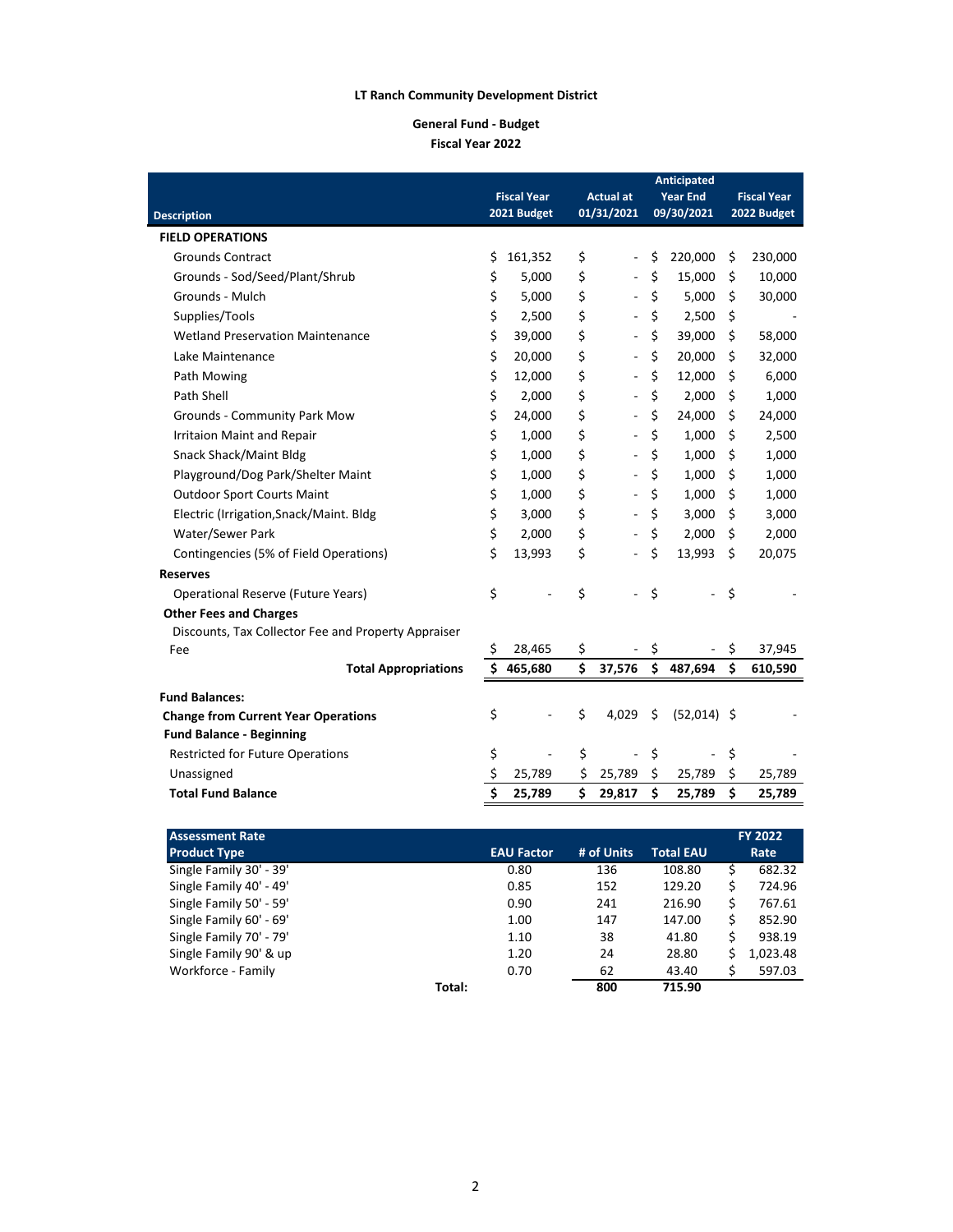#### **Debt Service Fund - Series 2018 Bonds - Budget Fiscal Year 2022**

|                                                   |                        |                    |                     |    |                  | Anticipateu     |    |                     |
|---------------------------------------------------|------------------------|--------------------|---------------------|----|------------------|-----------------|----|---------------------|
|                                                   |                        | <b>Fiscal Year</b> |                     |    | <b>Actual at</b> | <b>Year End</b> |    | <b>Fiscal Year</b>  |
| <b>Description</b>                                |                        |                    | 2021 Budget         |    | 01/31/2021       | 09/30/2021      |    | 2022 Budget         |
| <b>Revenues and Other Sources</b>                 |                        |                    |                     |    |                  |                 |    |                     |
| Carryforward                                      |                        | \$                 |                     | \$ |                  | \$              | \$ |                     |
| <b>Interest Income</b>                            |                        |                    |                     |    |                  |                 |    |                     |
| Revenue Account                                   |                        | \$                 |                     | \$ |                  | \$              | \$ |                     |
| Reserve Account                                   |                        | \$                 |                     | \$ |                  | \$              | \$ |                     |
| <b>Interest Account</b>                           |                        | \$                 |                     | \$ |                  | \$              | \$ |                     |
| <b>Prepayment Account</b>                         |                        | \$                 |                     |    |                  | \$              | \$ |                     |
| Capitalized Interest Account                      |                        | \$                 |                     | \$ |                  | \$              |    |                     |
| <b>Special Assessment Revenue</b>                 |                        |                    |                     |    |                  |                 |    |                     |
| Special Assessment - On-Roll                      |                        | \$                 | 1,021,209           | \$ | 25,329           | \$<br>1,021,209 |    | \$1,021,209         |
| Special Assessment - Off-Roll                     |                        | \$                 |                     | \$ |                  | \$              |    |                     |
| Special Assessment - Prepayment                   |                        | Ś                  |                     | \$ |                  | \$              |    |                     |
| <b>Debt Proceeds</b>                              |                        |                    |                     |    |                  |                 |    |                     |
| Series 2019 Issuance Proceeds                     |                        | Ś                  |                     | \$ |                  | \$              | \$ |                     |
| <b>Total Revenue &amp; Other Sources</b>          |                        | \$                 | 1,021,209           | \$ | 25,329           | \$<br>1,021,209 | \$ | 1,021,209           |
|                                                   |                        |                    |                     |    |                  |                 |    |                     |
| <b>Expenditures and Other Uses</b>                |                        |                    |                     |    |                  |                 |    |                     |
| <b>Debt Service</b>                               |                        |                    |                     |    |                  |                 |    |                     |
| <b>Principal Debt Service - Mandatory</b>         |                        | \$                 | 315,000             | \$ |                  | \$<br>315,000   | \$ | 325,000             |
| <b>Principal Debt Service - Early Redemptions</b> |                        | \$                 |                     | \$ |                  | \$              |    |                     |
| <b>Interest Expense</b>                           |                        | \$                 | 640,860             | \$ | 320,430          | \$<br>640,860   | \$ | 631,410             |
| <b>Other Fees and Charges</b>                     |                        | \$                 |                     |    |                  |                 |    |                     |
| Discounts for Early Payment                       |                        | \$                 | 66,812              | \$ |                  | \$<br>66,812    | \$ | 66,812              |
| <b>Total Expenditures and Other Uses</b>          |                        | Ŝ.                 | 1,022,672           | \$ | 320,430          | \$<br>1,022,672 | \$ | 1,023,222           |
|                                                   |                        |                    |                     |    |                  |                 |    |                     |
| Net Increase/(Decrease) in Fund Balance           |                        | \$                 |                     | \$ | (295, 101)       | \$<br>(1,463)   | \$ | (2,013)             |
| <b>Fund Balance - Beginning</b>                   |                        | \$                 | 797,645             | \$ | 797,645          | \$<br>797,645   | \$ | 796,182             |
| <b>Fund Balance - Ending</b>                      |                        | Ś                  | 984,675             | \$ | 502,544          | \$<br>796,182   | Ś  | 794,170             |
|                                                   |                        |                    |                     |    |                  |                 |    |                     |
|                                                   |                        |                    |                     |    |                  |                 |    |                     |
| <b>Restricted Fund Balance:</b>                   |                        |                    |                     |    |                  |                 |    |                     |
| Reserve Account Requirement                       |                        |                    |                     |    |                  | \$<br>476,850   |    |                     |
| Restricted for November 1, 2022 Interest Payment  |                        |                    |                     |    |                  | \$<br>315,705   |    |                     |
| <b>Total - Restricted Fund Balance:</b>           |                        |                    |                     |    |                  | \$<br>792,555   |    |                     |
|                                                   |                        |                    |                     |    |                  |                 |    |                     |
|                                                   |                        |                    |                     |    |                  |                 |    |                     |
| <b>Product Type</b>                               | <b>Number of Units</b> |                    | <b>FY 2021 Rate</b> |    |                  |                 |    | <b>FY 2022 Rate</b> |
| Single Family 30' - 39'                           | 136                    | \$                 | 1,214.82            |    |                  |                 | \$ | 1,214.82            |
| Single Family 40' - 49'                           | 152                    | \$                 | 1,290.74            |    |                  |                 | \$ | 1,290.74            |
| Single Family 50' - 59'                           | 241                    | \$                 | 1,366.67            |    |                  |                 | \$ | 1,366.67            |
|                                                   |                        |                    |                     |    |                  |                 |    |                     |
| Single Family 60' - 69'                           | 147                    | \$                 | 1,518.52            |    |                  |                 | \$ | 1,518.52            |
| Single Family 70' - 79'                           | 38                     | \$                 | 1,670.37            |    |                  |                 | \$ | 1,670.37            |

Total: **800** Workforce - Family **62** 62 There are no Debt Assessments on this Product

Single Family 90' & up

**62**

24 \$ 1,822.23 \$ 1,822.23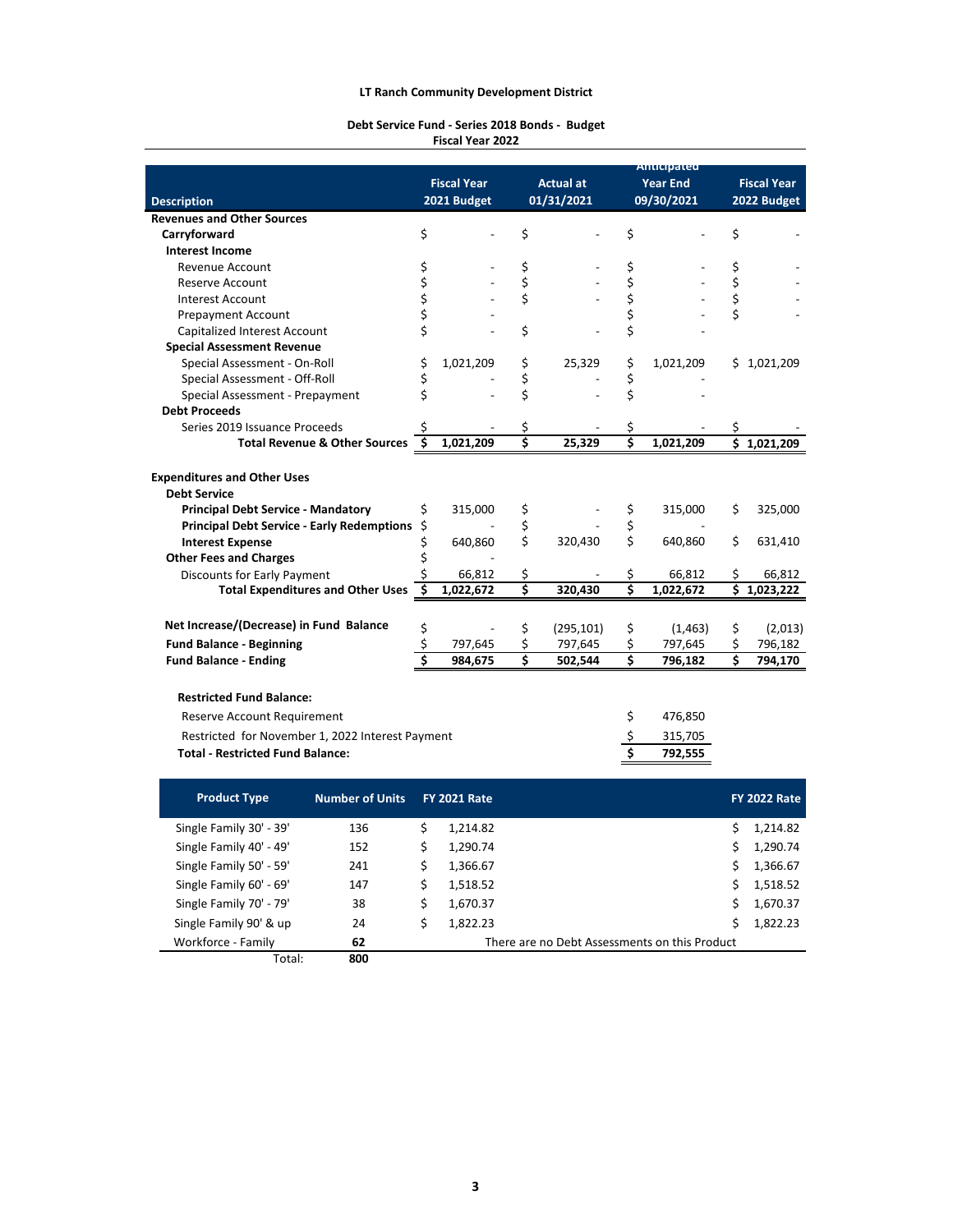## **Debt Service Fund - Series 2019 Bonds**

|                       | <b>Principal</b>   |                  | Coupon        |          |                          | <b>Annual Debt</b> |                | Par     |                    |
|-----------------------|--------------------|------------------|---------------|----------|--------------------------|--------------------|----------------|---------|--------------------|
| <b>Description</b>    | <b>Prepayments</b> | <b>Principal</b> | Rate          |          | <b>Interest</b>          |                    | <b>Service</b> |         | <b>Outstanding</b> |
|                       |                    |                  |               |          |                          |                    |                |         |                    |
| Par Amount Issued:    |                    | \$16,735,000     | <b>Varies</b> |          |                          |                    |                |         |                    |
|                       |                    |                  |               |          |                          |                    |                |         |                    |
| 5/1/2020              |                    |                  |               | \$       | 233,201.83               |                    |                |         |                    |
| 11/1/2020             |                    |                  |               | \$       | 320,430.00               | \$                 | 553,632        | \$.     | 16,735,000         |
| 5/1/2021              |                    | \$<br>315,000    | 3.00%         | \$       | 320,430.00               |                    |                |         |                    |
| 11/1/2021             |                    |                  |               | \$       | 315,705.00               | \$                 | 951,135        |         | \$16,410,000       |
| 5/1/2022              |                    | \$<br>325,000    | 3.00%         | \$       | 315,705.00               |                    |                |         |                    |
| 11/1/2022             |                    |                  |               | \$       | 310,830.00               | \$                 | 951,535        |         | \$16,075,000       |
| 5/1/2023              |                    | \$<br>335,000    | 3.00%         | \$       | 310,830.00               |                    |                |         |                    |
| 11/1/2023             |                    |                  |               | \$       | 305,805.00               | \$                 | 951,635        |         | \$15,730,000       |
| 5/1/2024              |                    | \$<br>345,000    | 3.00%         | \$       | 305,805.00               |                    |                |         |                    |
| 11/1/2024             |                    |                  |               | \$       | 300,630.00               | \$                 | 951,435        |         | \$15,375,000       |
| 5/1/2025              |                    | \$<br>355,000    | 3.00%         | \$       | 300,630.00               |                    |                |         |                    |
| 11/1/2025             |                    |                  |               | \$       | 295,305.00               | \$                 | 950,935        |         | \$15,010,000       |
| 5/1/2026              |                    | \$<br>365,000    | 3.40%         | \$       | 295,305.00               |                    |                |         |                    |
| 11/1/2026             |                    |                  |               | \$       | 289,100.00               | \$                 | 949,405        |         | \$14,630,000       |
| 5/1/2027              |                    | \$<br>380,000    | 3.40%         | \$       | 289,100.00               |                    |                |         |                    |
| 11/1/2027             |                    |                  |               | \$       | 282,640.00               | \$                 | 951,740        |         | \$14,235,000       |
| 5/1/2028              |                    | \$<br>395,000    | 3.40%         | \$       | 282,640.00               |                    |                |         |                    |
| 11/1/2028             |                    |                  |               | \$       | 275,925.00               | \$                 | 953,565        |         | \$13,830,000       |
| 5/1/2029              |                    | \$<br>405,000    | 3.40%         | \$       | 275,925.00               |                    |                |         |                    |
| 11/1/2029             |                    |                  |               | \$       | 269,040.00               | \$                 | 949,965        |         | \$13,410,000       |
| 5/1/2030              |                    | \$<br>420,000    | 3.40%         | \$       | 269,040.00               |                    |                |         |                    |
| 11/1/2030             |                    |                  |               | \$       | 261,900.00               | \$                 | 950,940        |         | \$12,975,000       |
| 5/1/2031              |                    | \$<br>435,000    | 4.00%         | \$       | 261,900.00               |                    |                |         |                    |
| 11/1/2031             |                    |                  |               | \$       | 253,200.00               | \$                 | 950,100        |         | \$12,520,000       |
| 5/1/2032              |                    | \$<br>455,000    | 4.00%         | \$       | 253,200.00               |                    |                |         |                    |
| 11/1/2032             |                    |                  |               | \$       | 244,100.00               | \$                 | 952,300        |         | \$12,045,000       |
| 5/1/2033              |                    | \$<br>475,000    | 4.00%         | \$       | 244,100.00               |                    |                |         |                    |
| 11/1/2033             |                    |                  |               | \$       | 234,600.00               | \$                 | 953,700        |         | \$11,555,000       |
| 5/1/2034              |                    | \$<br>490,000    | 4.00%         | \$       | 234,600.00               |                    |                |         |                    |
| 11/1/2034             |                    |                  |               | \$       | 224,800.00               | \$                 | 949,400        | \$.     | 11,045,000         |
| 5/1/2035              |                    | \$<br>510,000    | 4.00%         | \$       | 224,800.00               |                    |                |         |                    |
| 11/1/2035             |                    |                  |               | \$       | 214,600.00               | \$                 | 949,400        | \$      | 10,510,000         |
| 5/1/2036              |                    | \$<br>535,000    | 4.00%         | \$       | 214,600.00               |                    |                |         |                    |
| 11/1/2036             |                    |                  |               | \$       | 203,900.00               | \$                 | 953,500        | \$      | 9,955,000          |
| 5/1/2037              |                    | \$<br>555,000    | 4.00%         | \$       | 203,900.00               |                    |                |         |                    |
| 11/1/2037             |                    |                  |               | \$       | 192,800.00               | \$                 | 951,700        | \$      | 9,380,000          |
| 5/1/2038              |                    | \$<br>575,000    | 4.00%         | \$       | 192,800.00               |                    |                |         |                    |
| 11/1/2038             |                    |                  |               | \$       | 181,300.00               | \$                 | 949,100        | \$      | 8,780,000          |
| 5/1/2039              |                    | \$<br>600,000    | 4.00%         | \$       | 181,300.00               |                    |                |         |                    |
| 11/1/2039             |                    |                  |               | \$       | 169,300.00               | \$                 | 950,600        | \$      | 8,155,000          |
| 5/1/2040              |                    | \$<br>625,000    | 4.00%         | \$       | 169,300.00               |                    |                |         |                    |
| 11/1/2040             |                    |                  |               | \$       | 156,800.00               | \$                 | 951,100        | \$      | 7,505,000          |
| 5/1/2041<br>11/1/2041 |                    | \$<br>650,000    | 4.00%         | \$<br>\$ | 156,800.00               |                    | 950,600        | $\zeta$ |                    |
| 5/1/2042              |                    | \$               | 4.00%         | \$       | 143,800.00<br>143,800.00 | \$                 |                |         | 6,830,000          |
| 11/1/2042             |                    | 675,000          |               | \$       | 130,300.00               | \$                 | 949,100        | \$      | 6,125,000          |
| 5/1/2043              |                    | \$<br>705,000    | 4.00%         | \$       | 130,300.00               |                    |                |         |                    |
| 11/1/2043             |                    |                  |               | \$       | 116,200.00               | \$                 | 951,500        | \$      | 5,390,000          |
| 5/1/2044              |                    | \$<br>735,000    | 4.00%         | \$       | 116,200.00               |                    |                |         |                    |
| 11/1/2044             |                    |                  |               | \$       | 101,500.00               | \$                 | 952,700        | $\zeta$ | 4,925,000          |
| 5/1/2045              |                    | \$<br>465,000    | 4.00%         | \$       | 101,500.00               |                    |                |         |                    |
|                       |                    |                  |               |          |                          |                    |                |         |                    |